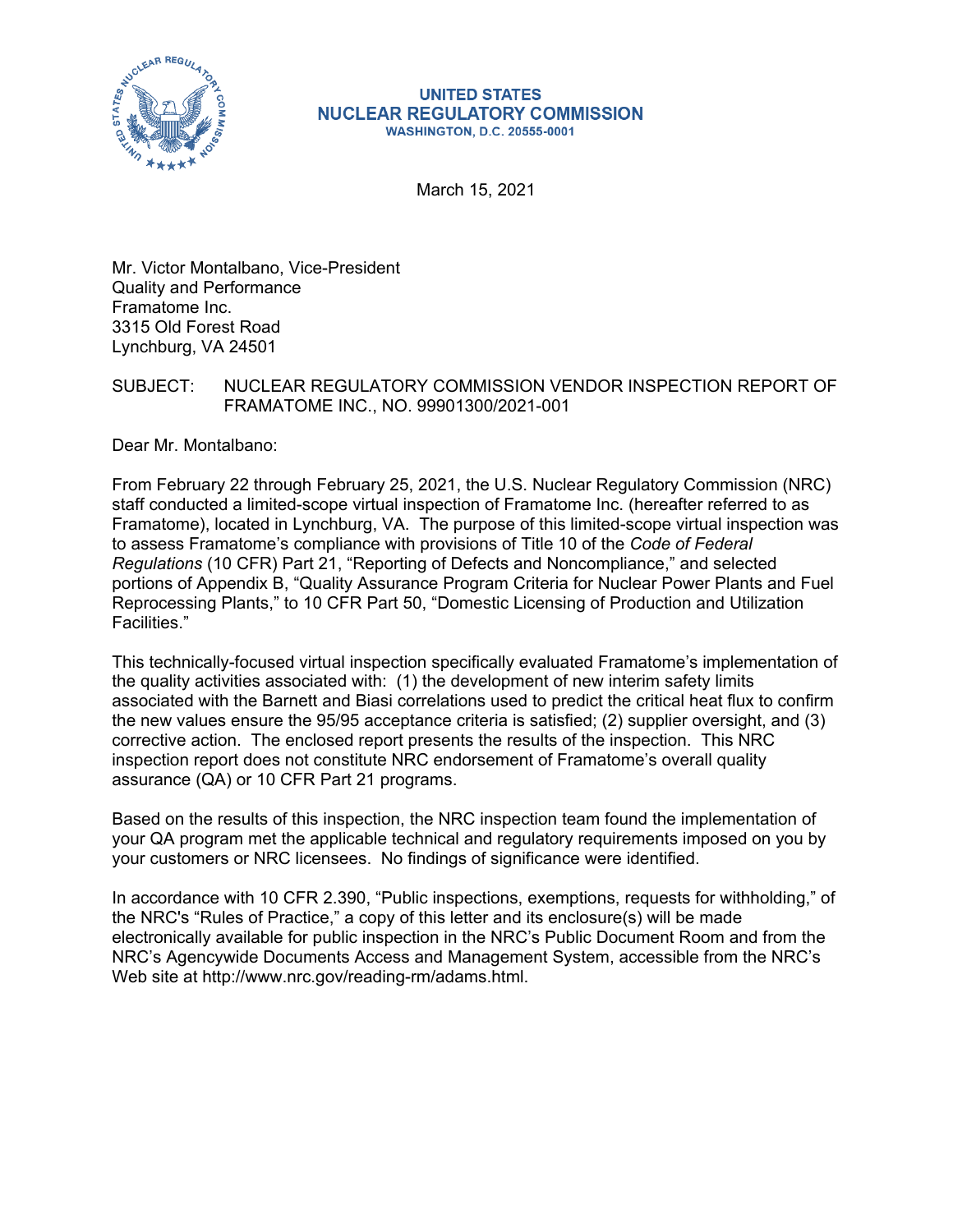If you have any questions concerning this matter, please contact Mr. Yamir Diaz-Castillo of my staff at (301) 415-2228.

Sincerely,

Kerri A. Kavanagh, Chief **/RA/**  Quality Assurance and Vendor Inspection Branch Division of Reactor Oversight Office of Nuclear Reactor Regulation

Docket No.: 99901300

EPID No.: I-2021-001-0112

Enclosure:

1. Inspection Report No. 99901300/2021-001 and Attachment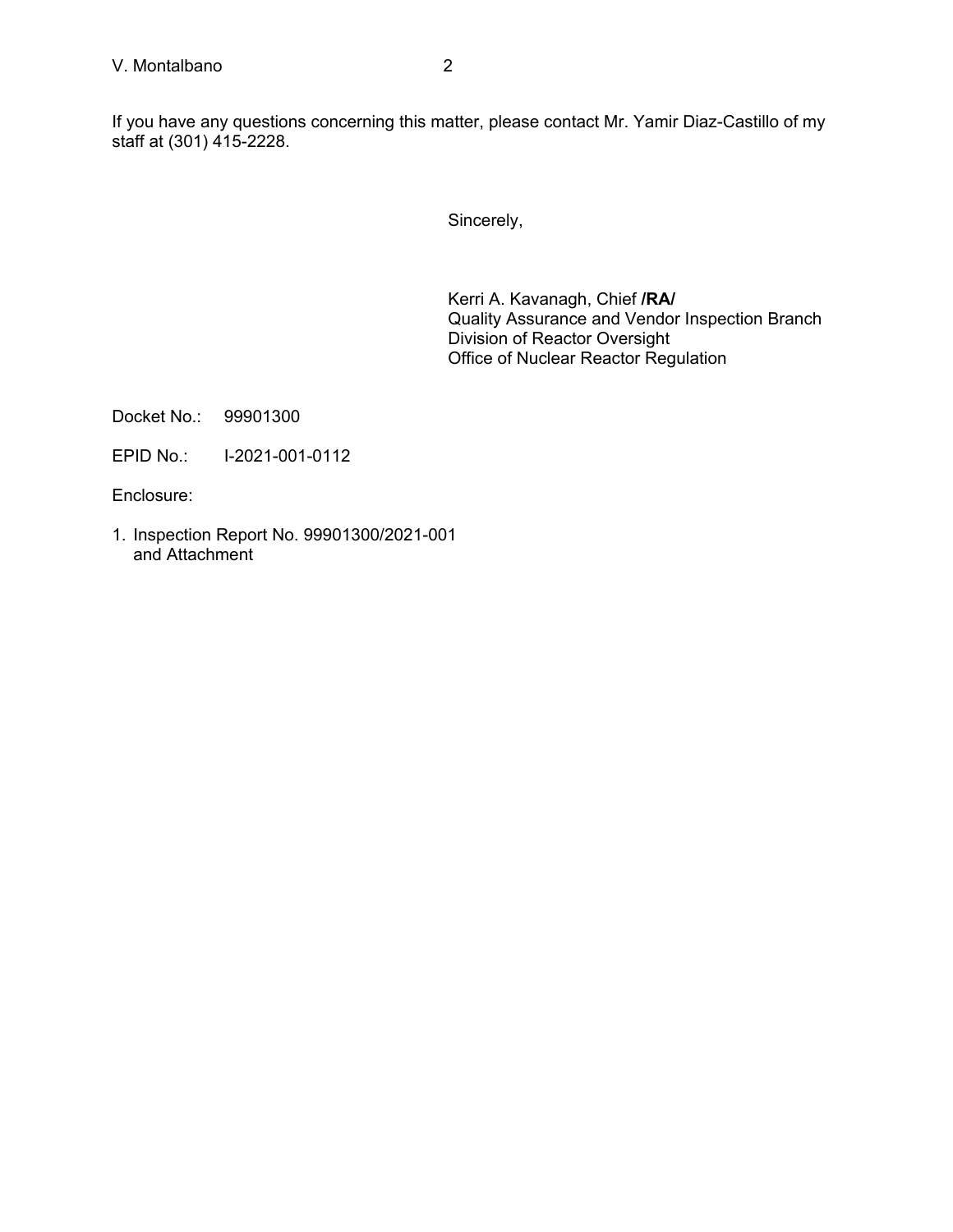#### SUBJECT: NUCLEAR REGULATORY COMMISSION'S VENDOR INSPECTION REPORT OF FRAMATOME INC., NO. 99901300/2021-001 Dated: March 15, 2021

DISTRIBUTION: RFelts **CMiller GSuber** RLukes ASakadales ConE\_Resource paul.garcia@framatome.com NRR\_DRO\_IQVB Distribution pat.mcquade@framatome.com duane.newman@framatome.com victor.montalbano@framatome.com

# **ADAMS Accession No.:** ML21069A303 NRR-106

| <b>OFFICE</b> | NRR/DSS/SNSB | NRR/DSS/SFNB          | NRR/DSS/SNSB   |
|---------------|--------------|-----------------------|----------------|
| <b>NAME</b>   | ARau         | <b>JKaizer</b>        | <b>JGrasso</b> |
| <b>DATE</b>   | 03/10/2021   | 03/09/2021            | 03/10/2021     |
| <b>OFFICE</b> | NRR/DRO/IQVB | NRR/DRO/IQVB          | NRR/DRO/IQVB   |
| <b>NAME</b>   | YLaw         | <b>YDiaz-Castillo</b> | KKavanagh      |
| <b>DATE</b>   | 03/09/2021   | 03/10/2021            | 03/15/2021     |

**OFFICIAL RECORD COPY**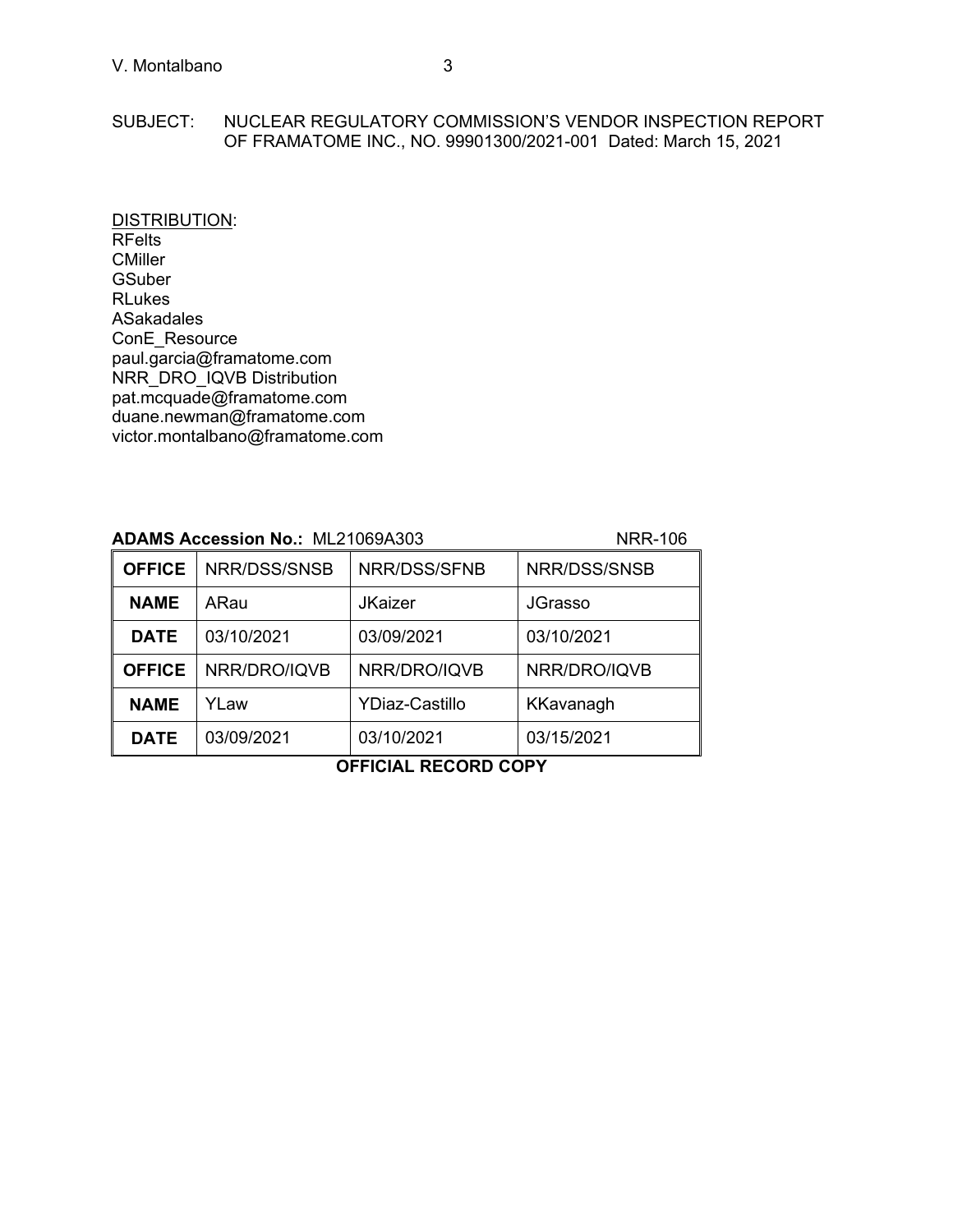# **U.S. NUCLEAR REGULATORY COMMISSION OFFICE OF NUCLEAR REACTOR REGULATION DIVISION OF REACTOR OVERSIGHT QUALITY ASSURANCE AND VENDOR INSPECTION REPORT**

| Docket No.:                       | 99901300                                                                                                                                                                         |                                              |                    |  |
|-----------------------------------|----------------------------------------------------------------------------------------------------------------------------------------------------------------------------------|----------------------------------------------|--------------------|--|
| Report No.:                       | 99901300/2021-001                                                                                                                                                                |                                              |                    |  |
| Vendor:                           | Framatome Inc.<br>3315 Old Forest Road<br>Lynchburg, VA 24501                                                                                                                    |                                              |                    |  |
| Vendor Contact:                   | Mr. Victor Montalbano<br>Vice-President, Quality and Performance<br>Email: victor.montalbano@framatome.com<br>Phone: 434-832-3368                                                |                                              |                    |  |
| <b>Nuclear Industry Activity:</b> | Framatome, Inc.'s scope of supply includes fuel design and<br>fabrication, engineering services, and replacement of safety-<br>related components for U.S. nuclear power plants. |                                              |                    |  |
| <b>Inspection Dates:</b>          | February 22 - 25, 2021 (virtual)                                                                                                                                                 |                                              |                    |  |
| Inspectors:                       | Yamir Diaz-Castillo<br><b>Yiu Law</b>                                                                                                                                            | NRR/DRO/IQVB<br>NRR/DRO/IQVB                 | <b>Team Leader</b> |  |
| <b>Technical Specialists:</b>     | Joshua Kaizer<br>John Grasso<br>Adam Rau                                                                                                                                         | NRR/DSS/SFNB<br>NRR/DSS/SNSB<br>NRR/DSS/SNSB | Trainee<br>Trainee |  |
| Approved by:                      | Kerri A. Kavanagh, Chief<br>Quality Assurance and Vendor Inspection Branch<br>Division of Reactor Oversight<br>Office of Nuclear Reactor Regulation                              |                                              |                    |  |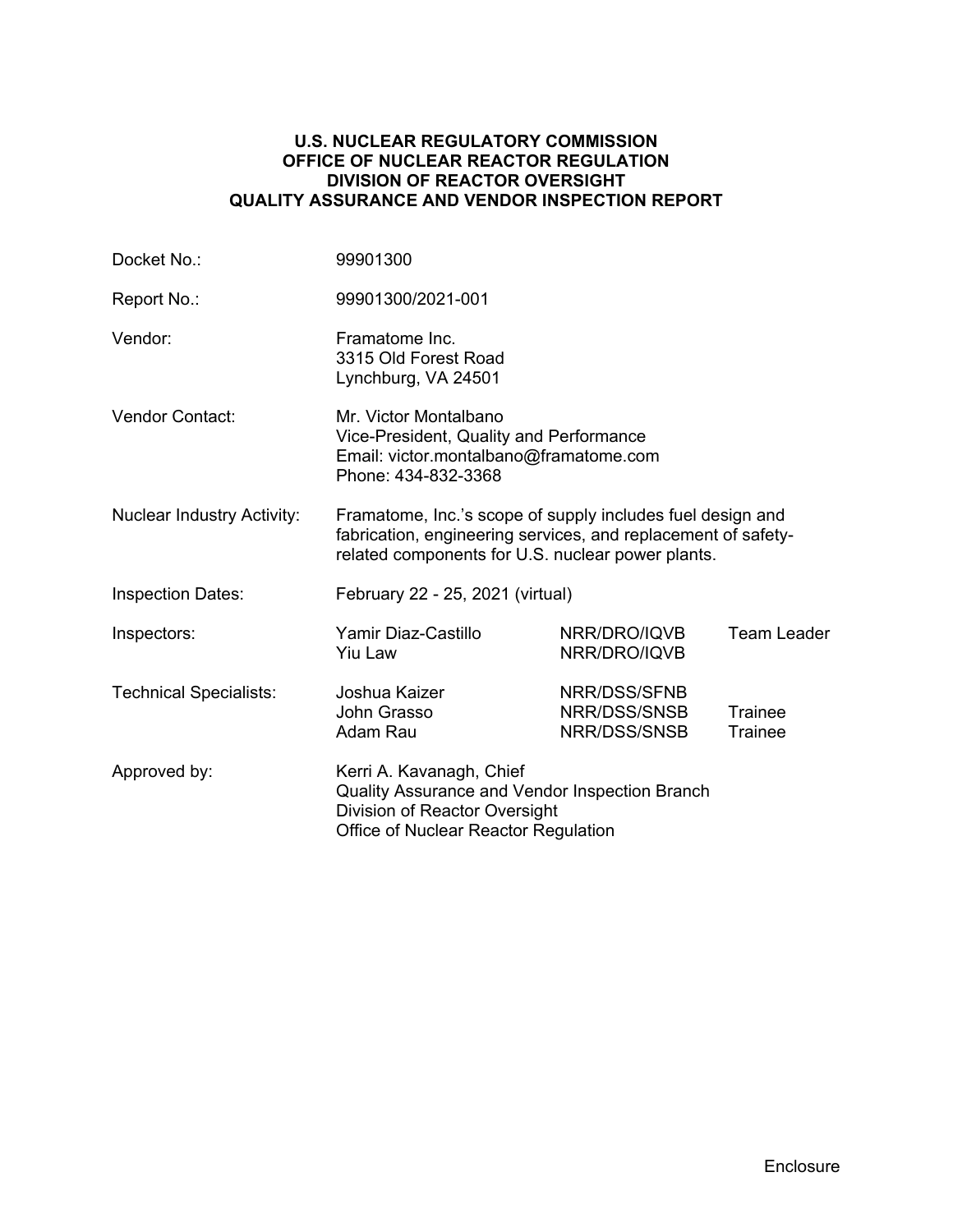# **EXECUTIVE SUMMARY**

#### Framatome, Inc. 99901300/2021-001

From February 22 through February 25, 2021, the U.S. Nuclear Regulatory Commission (NRC) staff conducted a limited-scope virtual inspection of Framatome, Inc.'s (hereafter referred to as Framatome) facility located in Lynchburg, VA. The purpose of this limited-scope virtual inspection was to assess Framatome's compliance with provisions of Title 10 of the *Code of Federal Regulations* (10 CFR) Part 21, "Reporting of Defects and Noncompliance," and selected portions of Appendix B, "Quality Assurance Program Criteria for Nuclear Power Plants and Fuel Reprocessing Plants," to 10 CFR Part 50, "Domestic Licensing of Production and Utilization Facilities." This was the seventh NRC inspection of the Lynchburg, VA facility. The last inspection to this facility occurred in March 2020 and a copy of the inspection report can be found under the Agencywide Documents Access and Management System Accession (ADAMS) No. ML20083H560. This inspection was performed virtually due to the ongoing worldwide pandemic associated with the novel Coronavirus.

This technically-focused virtual inspection specifically evaluated Framatome's implementation of the quality activities associated with: (1) the development of the new interim safety limits associated with the Barnett and Biasi correlations used to predict the critical heat flux (CHF) to confirm the new values ensure the 95/95 acceptance criteria is satisfied; (2) supplier oversight; and (3) corrective action.

These regulations served as the bases for the NRC inspection:

- Appendix B to 10 CFR Part 50
- 10 CFR Part 21

During the course of this virtual inspection, the NRC inspection team implemented portions of Inspection Procedure (IP) 36100, "Inspection of 10 CFR Part 21 and Programs for Reporting Defects and Noncompliance," dated May 16, 2019, IP 43002, "Routine Inspections of Nuclear Vendors," dated January 27, 2017, and IP 43004, "Inspection of Commercial-Grade Dedication Programs," dated January 27, 2017.

The results of the inspection are summarized below.

# 10 CFR Part 21

The NRC inspection team reviewed Framatome's policies and implementing procedures that govern the implementation of its 10 CFR Part 21 program to verify compliance with 10 CFR Part 21. The NRC inspection team: (1) reviewed a sample of purchase orders (POs); (2) verified that Framatome's corrective action program provide a link to the 10 CFR Part 21 program, and (3) reviewed a sample of 10 CFR Part 21 evaluations. No findings of significance were identified.

#### Design Control

The NRC inspection team reviewed Framatome's policies and implementing procedures that govern the implementation of its design control program to verify compliance with the requirements of Criterion III, "Design Control," of Appendix B to 10 CFR Part 50. The NRC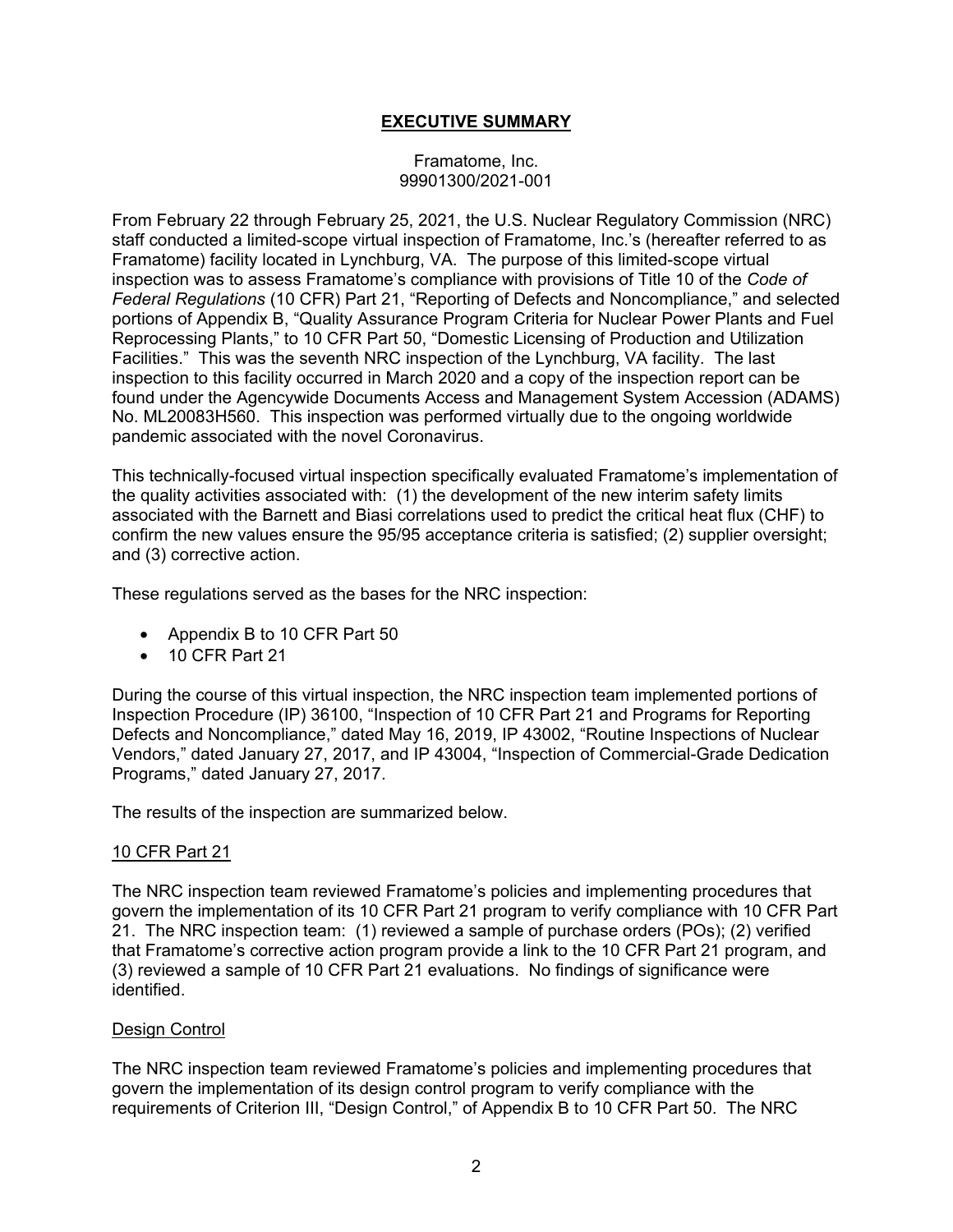inspection team reviewed Framatome's development of a departure from nucleate boiling ratio (DNBR) interim design basis limit for the Biasi and modified Barnett CHF correlations. The NRC inspection team reviewed conditions reports (CRs), design analysis documents, and engineering information reports that described how the limits were generated. The NRC inspection team verified that when applied with the interim design basis limits, the Biasi and modified Barnett CHF correlations are technically adequate for demonstrating compliance with the 95/95 acceptance criterion for DNBR. No findings of significance were identified.

#### Supplier Oversight

The NRC inspection team reviewed Framatome's policies and implementing procedures that govern the implementation of its supplier oversight program to verify compliance with the requirements of Criterion IV, "Procurement Document Control," and Criterion VII, "Control of Purchased Material, Equipment, and Services," of Appendix B to 10 CFR Part 50. The NRC inspection team reviewed a sample of POs and confirmed the POs contained the applicable technical and regulatory requirements. In addition, the NRC inspection team reviewed a sample of external audit reports and confirmed the external audits were performed by qualified individuals using checklists and/or procedures, the checklists and/or procedures included an audit plan, documented objective evidence, audit results, and a review of audit results by responsible management. No findings of significance were identified.

## Corrective Action

The NRC inspection team reviewed Framatome's policies and implementing procedures that govern the implementation of its corrective action program to verify compliance with the requirements of Criterion XVI, "Corrective Action," of Appendix B to 10 CFR Part 50. The NRC inspection team also reviewed a sample of CRs and confirmed the CRs were adequately reviewed, implemented, and approved by appropriate personnel in a timely manner. In addition, the NRC inspection team reviewed the implementation and closure of CR 2019-2815 and CR 2019-2817 initiated during the June 2019 NRC inspection of Framatome (ADAMS Accession No. ML19261A188). No findings of significance were identified.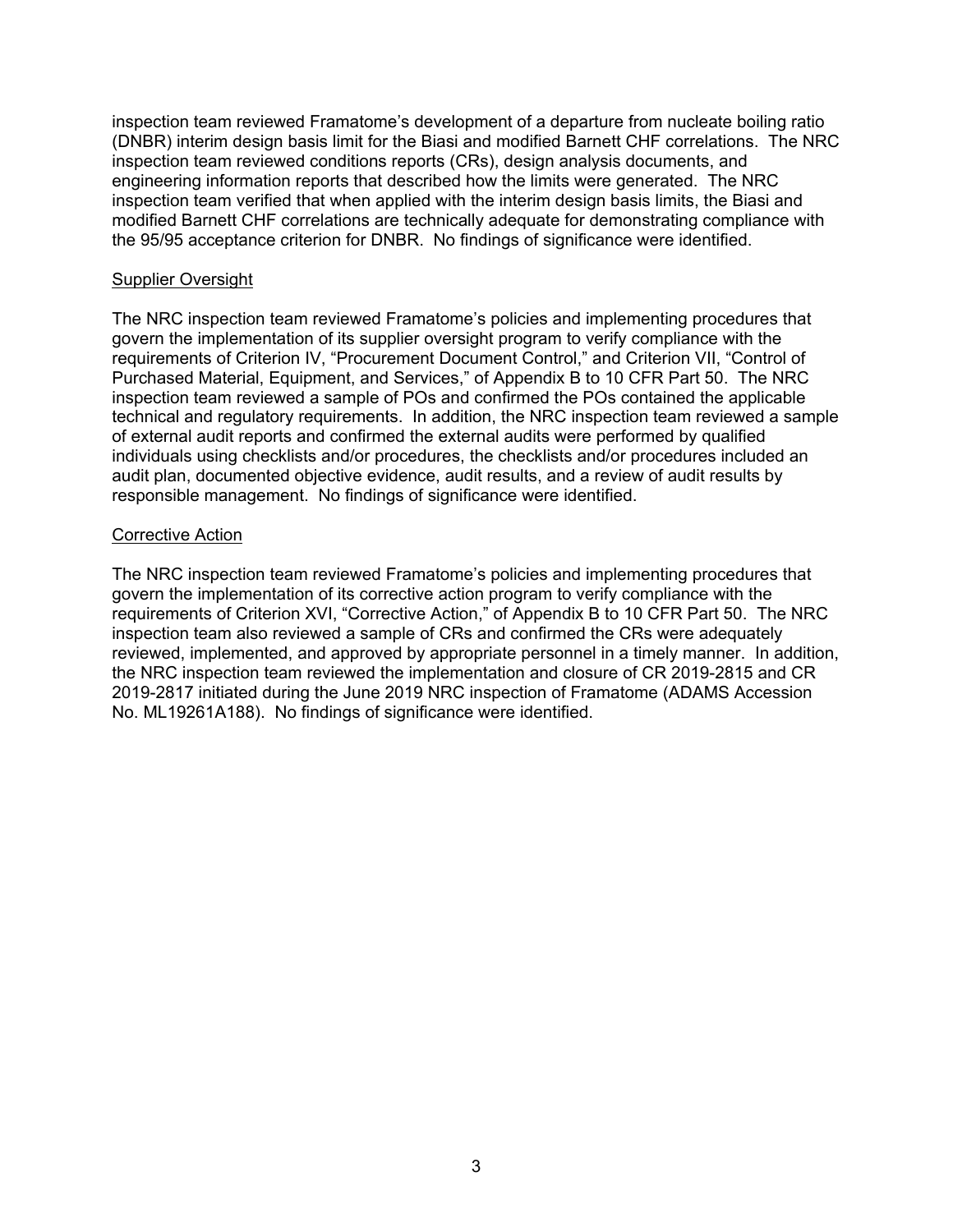# **REPORT DETAILS**

## 1. 10 CFR Part 21 Program

#### a. Inspection Scope

The Nuclear Regulatory Commission (NRC) inspection team reviewed Framatome, Inc.'s (hereafter referred to as Framatome) policies and implementing procedures that govern the implementation of its Title 10 of the *Code of Federal Regulations* (10 CFR) Part 21, "Reporting of Defects and Noncompliance," program to verify compliance with the regulatory requirements. In addition, the NRC inspection team evaluated a sample of Framatome's purchase orders (POs) for compliance with the requirements of 10 CFR 21.21, "Notification of Failure to Comply or Existence of a Defect and its Evaluation," and 10 CFR 21.31, "Procurement Documents." The NRC inspection team also verified that Framatome's corrective action procedures provide a link to the 10 CFR Part 21 program. Furthermore, for a sample of 10 CFR Part 21 evaluations performed by Framatome, the NRC inspection team verified that Framatome had effectively implemented the requirements for evaluating deviations and failures to comply. The NRC inspection team verified that the notifications were performed in accordance with the requirements of 10 CFR 21.21, as applicable.

The NRC inspection team also discussed the 10 CFR Part 21 program with Framatome's management and technical staff. The attachment to this inspection report lists the documents reviewed and personnel interviewed by the NRC inspection team.

b. Observations and Findings

No findings of significance were identified.

c. Conclusion

The NRC inspection team concluded that Framatome is implementing its 10 CFR Part 21 program in accordance with the regulatory requirements of 10 CFR Part 21. Based on the limited sample of documents reviewed, the NRC inspection team also determined that Framatome is implementing its policies and procedures associated with the 10 CFR Part 21 program. No findings of significance were identified.

#### 2. Design Control

#### a. Inspection Scope

The NRC inspection team reviewed Framatome's development of a departure from nucleate boiling (DNBR) interim design basis limits for the Biasi and modified Barnett critical heat flux (CHF) correlations to verify compliance with the regulatory requirements of Criterion III, "Design Control," of Appendix B, "Quality Assurance Criteria for Nuclear Power Plants and Fuel Reprocessing Plants," to 10 CFR Part 50, "Domestic Licensing of Production and Utilization Facilities." The NRC inspection team focused its inspection on the calculations used to develop and validate the interim design basis limits.

The NRC inspection team reviewed conditions reports (CRs), design analysis documents, and engineering information reports, as well as interviewed cognizant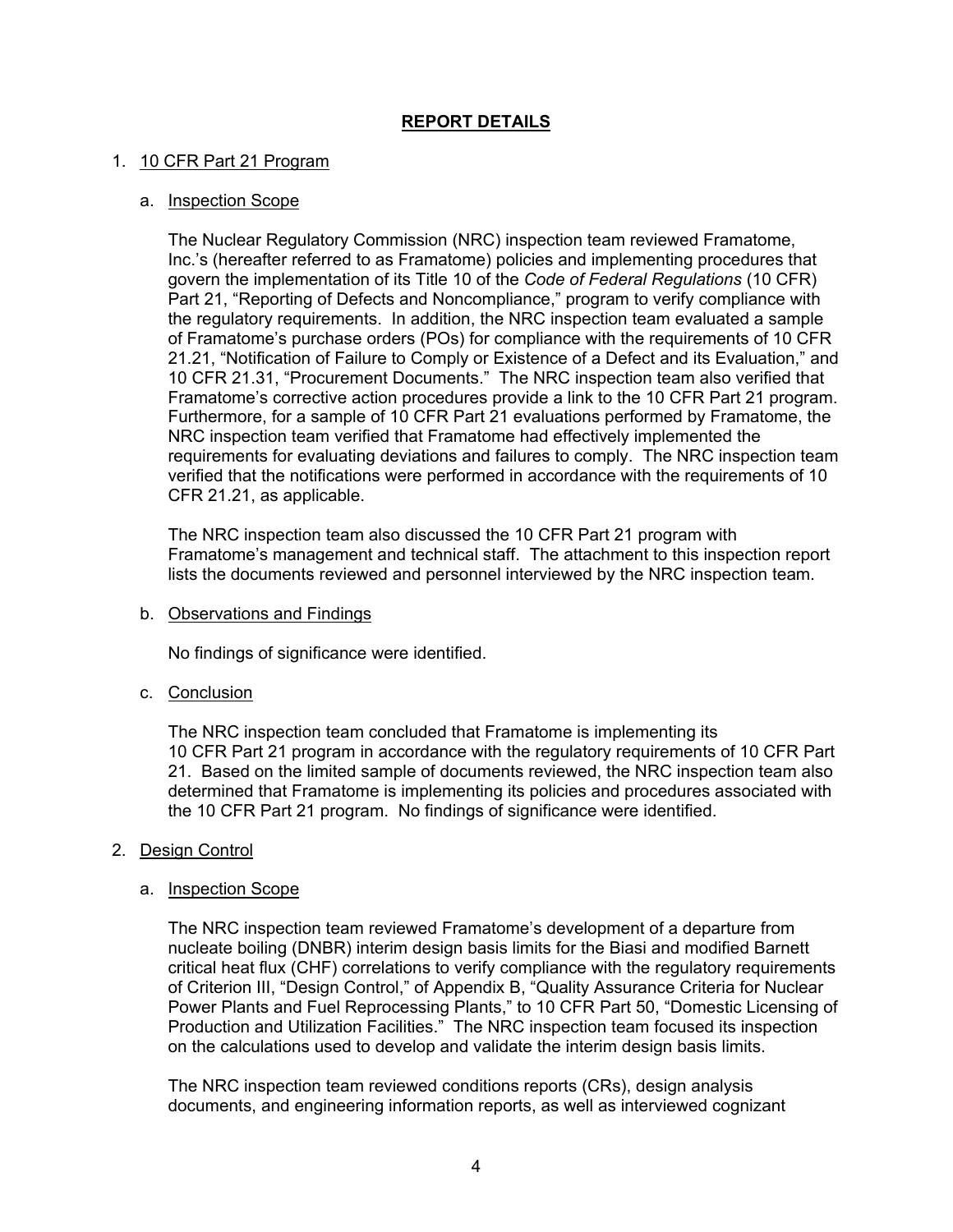engineers and management associated with the identification, analysis, and resolution of the non-conservative design limits for the Biasi and modified Barnett CHF correlations.

The NRC inspection team also discussed the design control program with Framatome's management and technical staff. The attachment to this inspection report lists the documents reviewed and personnel interviewed by the NRC inspection team.

#### b. Observations and Findings

In 2019, the NRC staff became aware of a non-conservatism in the Biasi and modified Barnett CHF correlations. These correlations are used to demonstrate compliance with the 95/95 acceptance criterion for DNBR. This non-conservatism was identified when the correlation's predictions were compared against recent experimental data. This comparison showed that both correlations resulted in non-conservative predictions of DNBR under certain operating conditions. After identifying this issue, Framatome initiated several CRs and developed an interim DNBR design basis limit for each correlation based on the new test data. The purpose of the interim limits was to ensure that both the Biasi and modified Barnett CHF correlations could still satisfy the 95/95 acceptance criterion for DNBR. In addition, Framatome performed several evaluations under 10 CFR Part 21 as a result of the non-conservatism.

The Biasi and modified Barnett correlations are open literature CHF correlations developed on experimental data from the 1960's and 1970's. The NRC staff approved the use of these correlations with DNBR design basis limits calculated from the experimental data which was used to generate each correlation. The calculations assumed the physical behavior observed in the experiment was applicable to the physical behavior of the nuclear fuel on which the correlations would be applied. However, while responding to question from a licensee, Framatome discovered that this assumption was not true under certain conditions and that the Biasi and modified Barnett correlations would non-conservatively predict the CHF behavior.

Framatome developed interim safety limits for the Biasi and modified Barnett correlations based on newer experimental data. Framatome proceeded to apply the interim safety limits and compared the Biasi and modified Barnett predictions of CHF to new experimental data. For each data point in the domain, Framatome compared the predicted value of CHF to the measured value and determined that there was a high degree of confidence the CHF correlations (when applied with interim safety limits) could be used to demonstrate that the 95/95 acceptance criterion for DNBR has been satisfied. The NRC inspection team evaluated the comparison to experimental data and found that the interim design basis limits were more conservative than the actual 95/95 statistic from the measured-to-predicted data. For the application of the Biasi CHF correlation, the NRC inspection team identified subregions in which the correlation may have slightly non-conservative behavior. The presence of these sub-regions is to be expected in any high-dimensional correlation. The NRC inspection team concluded that for the potentially non-conservative sub-regions reviewed, these non-conservative subregions would have a minor impact and would likely be offset with other conservatisms associated with the application of the Biasi CHF correlation. For the application of the modified Barnett CHF correlation, the NRC inspection team did not identify any subregions of non-conservative behavior.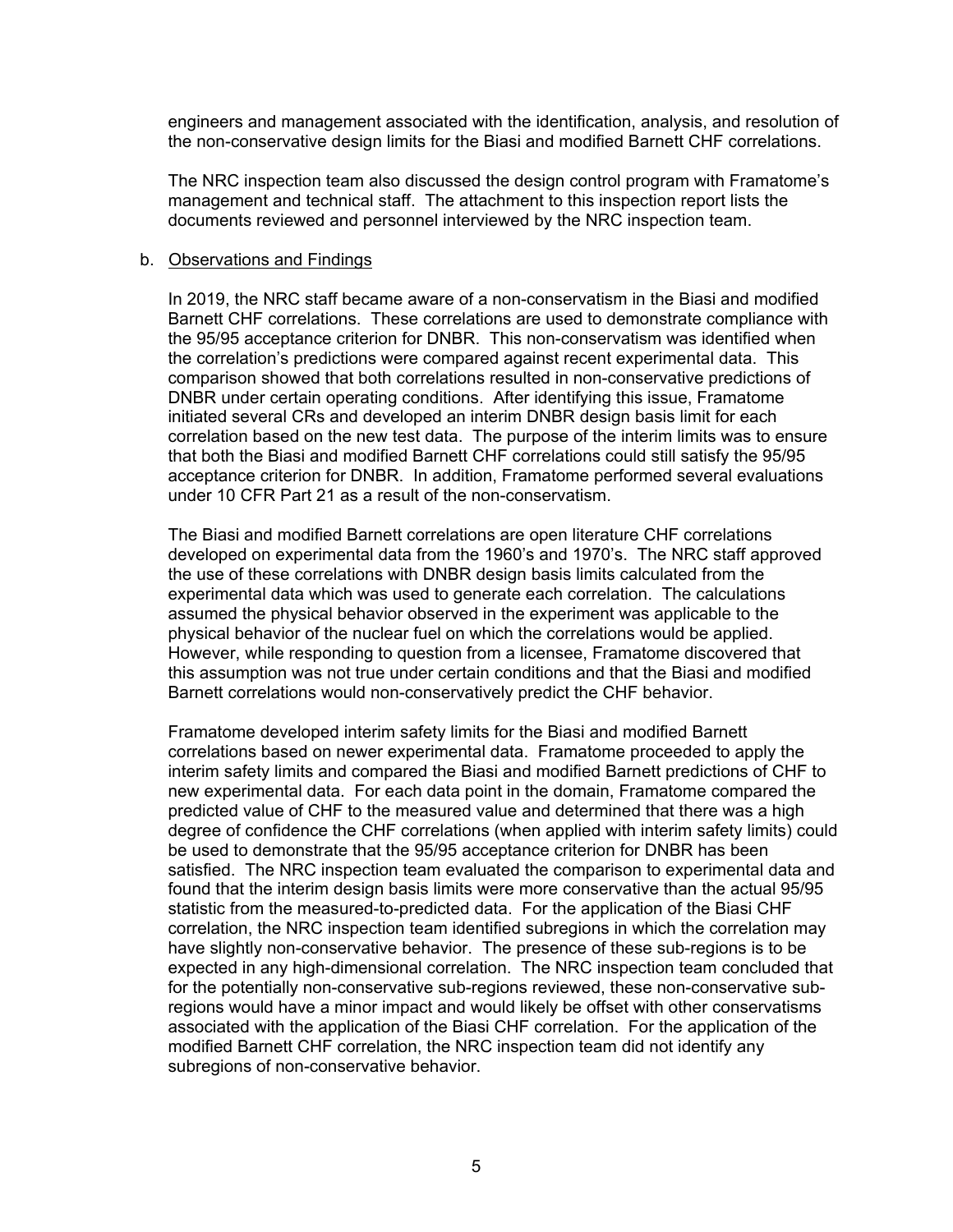The NRC inspection team also evaluated the engineering information report that describes the main steam line break analysis and confirmed the report directed the analysts to use the interim design basis safety limits, as opposed to using the nonconservative design basis safety limits in the Biasi and modified Barnett correlations documentation. In addition, the NRC inspection team verified that all the corrective actions listed in the CRs opened to address this issue were adequately implemented. Furthermore, the NRC inspection team verified that the 10 CFR Part 21 evaluations initiated as a result of this issue were adequately performed.

# c. Conclusion

The NRC inspection team concluded that Framatome is implementing its design control program in accordance with the regulatory requirements of Criterion III of Appendix B to 10 CFR Part 50. Specifically, the NRC inspection team concluded that the interim design basis limits, when applied with the Biasi and modified Barnett CHF correlations, are technically adequate for demonstrating compliance with the 95/95 acceptance criterion for DNBR. Based on the limited sample of documents reviewed, the NRC inspection team also determined that Framatome is implementing its policies and procedures associated with the design control program. No findings of significance were identified.

## 3. Supplier Oversight

## a. Inspection Scope

The NRC inspection team reviewed Framatome's policies and implementing procedures that govern the implementation of its supplier oversight program to verify compliance with the requirements of Criterion IV, "Procurement Document Control," and Criterion VII, "Control of Purchased Equipment, Materials, and Services," of Appendix B to 10 CFR Part 50.

The NRC inspection team reviewed a sample of external audit reports and POs from suppliers on Framatome's Approved Suppliers List (ASL). For the sample of external audit reports reviewed, the NRC inspection team verified the external audit reports included an audit plan, any findings identified, adequately documented objective evidence of compliance with the applicable requirements, and a review by responsible management. In addition, the NRC inspection team also verified the external audits were performed by a qualified lead auditor. Furthermore, the NRC inspection team reviewed a sample of training and qualification records of Framatome's lead auditors and confirmed that lead auditing personnel had completed all the required training and qualification in accordance with Framatome's procedures. The NRC inspection team verified that Framatome prepared and approved audit plans that identified the audit scope and applicable checklist criteria before the initiation of the external audit activity. The NRC inspection team confirmed the external audit reports contained objective evidence of the review of the relevant quality assurance (QA) criteria of Appendix B to 10 CFR Part 50.

The NRC inspection team also noted that Framatome performs commercial-grade dedication of calibration and testing services in accordance with the conditions imposed on the NRC's approval of the International Laboratory Accreditation Cooperation accreditation process documented in a safety evaluation report dated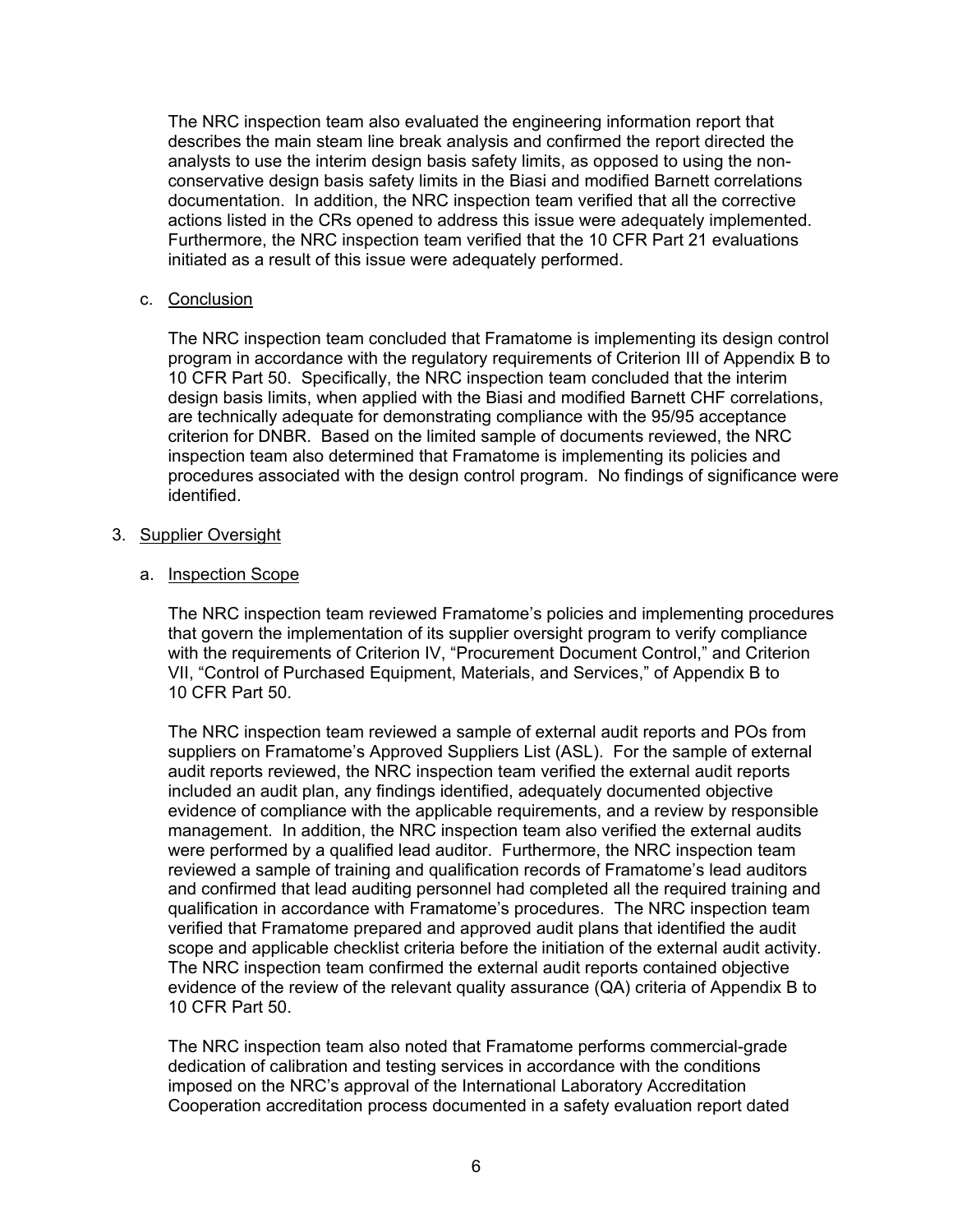February 9, 2015 (Agencywide Documents Access and Management System Accession No. ML14322A535). The NRC inspection team confirmed that: (1) a documented review of the suppliers' accreditation scope was performed; (2) the POs contained the appropriate technical and quality requirements; and (3) a documented review of the calibration or testing service was performed during receipt inspection to ensure the POs requirements were met.

The NRC inspection team also discussed the design control program with Framatome's management and technical staff. The attachment to this inspection report lists the documents reviewed and personnel interviewed by the NRC inspection team.

# b. Observations and Findings

No findings of significance were identified.

## c. Conclusion

The NRC inspection team concluded that Framatome is implementing its supplier oversight program in accordance with the regulatory requirements of Criterion IV and Criterion VII of Appendix B to 10 CFR Part 50. Based on the limited sample of documents reviewed, the NRC inspection team also determined that Framatome is implementing its policies and procedures associated with the supplier oversight program. No findings of significance were identified.

## 4. Corrective Action

# a. Inspection Scope

The NRC inspection team reviewed Framatome's policies and implementing procedures that govern the implementation of its corrective action program to verify compliance with the requirements of Criterion XVI, "Corrective Action," of Appendix B to 10 CFR Part 50.

The NRC inspection team reviewed a sample of CRs to ensure that conditions adverse to quality were promptly identified and corrected. The NRC inspection team verified the CRs provided: (1) adequate documentation and description of conditions adverse to quality, (2) an appropriate analysis of the cause of these conditions and the corrective actions taken to prevent recurrence, as applicable, (3) direction for review and approval by the responsible authority, (4) a description of the current status of the corrective actions, and (5) the follow-up actions taken to verify timely and effective implementation of the corrective actions. In addition, the NRC inspection team verified that the CRs provide a link to the 10 CFR Part 21 program.

The NRC inspection team also discussed the corrective program with Framatome's management and technical staff. The attachment to this inspection report lists the documents reviewed and personnel interviewed by the NRC inspection team.

#### b. Observations and Findings

During an NRC inspection of Framatome on June 2019, the NRC inspection team noted that the language used in the 10 CFR Part 21 procedure could potentially result in an unintentional reset of the 60-day clock requirement for performing a 10 CFR Part 21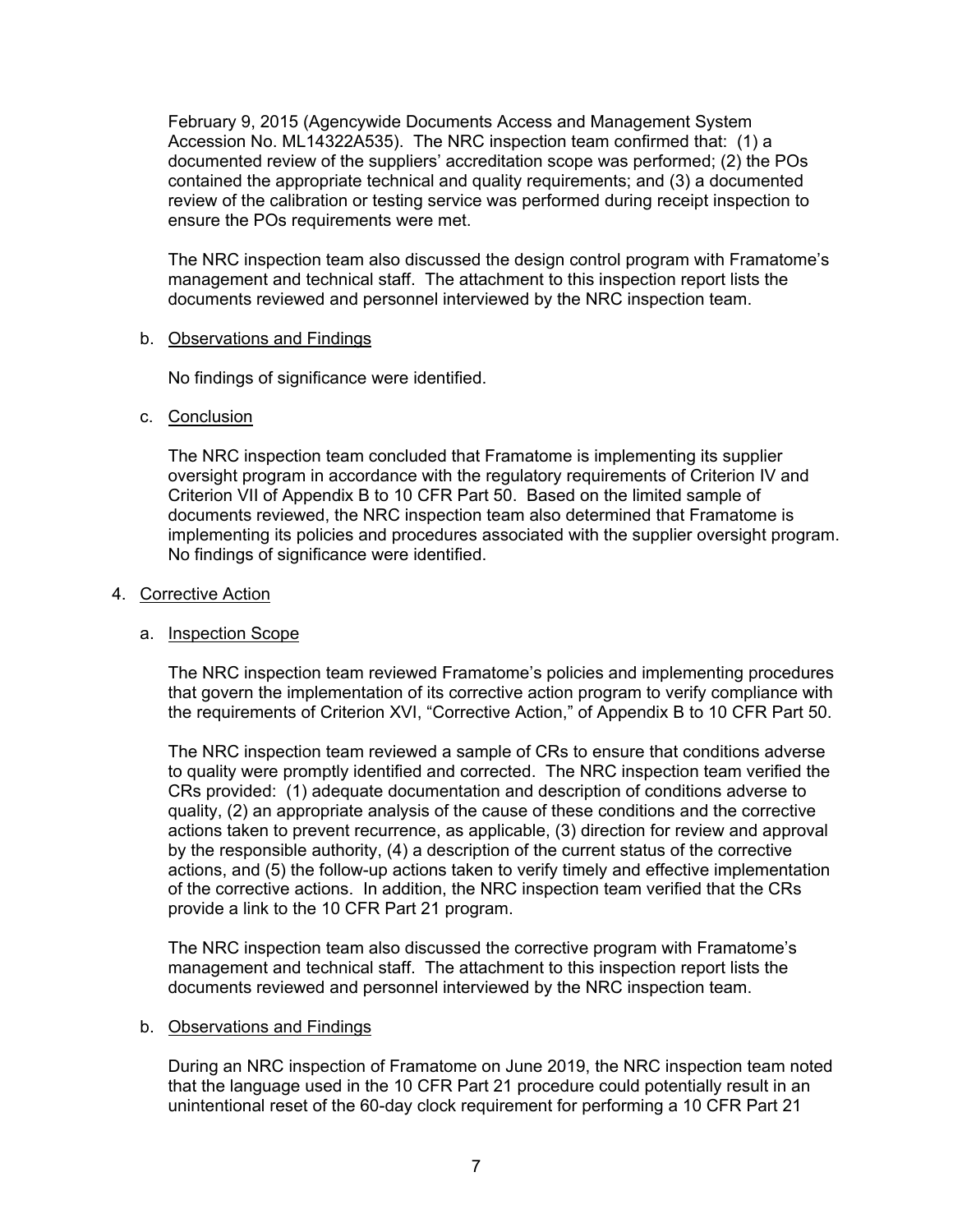evaluation. Framatome initiated CR 2019-2815 to address this issue. The NRC inspection team verified that Framatome revised the 10 CFR Part 21 procedure to remove the language and concluded that Framatome took appropriate action to close this CR.

The NRC inspection team also reviewed CR 2019-2817, initiated by Framatome as a result of the June 2019 NRC inspection, to address the use of thumb drives on computers used to handle and store Safeguards Information (SGI) and the methods for restricting access to only approved Universal Serial Bus (USB) devices on SGI computers. The NRC inspection team verified that Framatome evaluated its SGI program and determined that there was already a measure in place to ensure that only approved USB devices are recognized on SGI computers. The NRC inspection team reviewed the documentation and concluded that Framatome took the appropriate action to close this CR.

## c. Conclusion

The NRC inspection team concluded that Framatome is implementing its corrective action program in accordance with the regulatory requirements of Criterion XVI of Appendix B to 10 CFR Part 50. Based on the limited sample of documents reviewed, the NRC inspection team also determined that Framatome is implementing its policies and procedures associated with the corrective action program. No findings of significance were identified.

#### 5. Entrance and Exit Meetings

On February 22, 2021, the NRC inspection team discussed the scope of the inspection with Mr. Victor Montalbano, Vice-President, Quality and Performance, and other members of Framatome's management and technical staff. On February 25, 2021, the NRC inspection team presented the inspection results and observations during an exit meeting with Mr. Montalbano and other members of Framatome's management and technical staff. The attachment to this report lists the attendees of the entrance and exit meetings, as well as those individuals whom the NRC inspection team interviewed.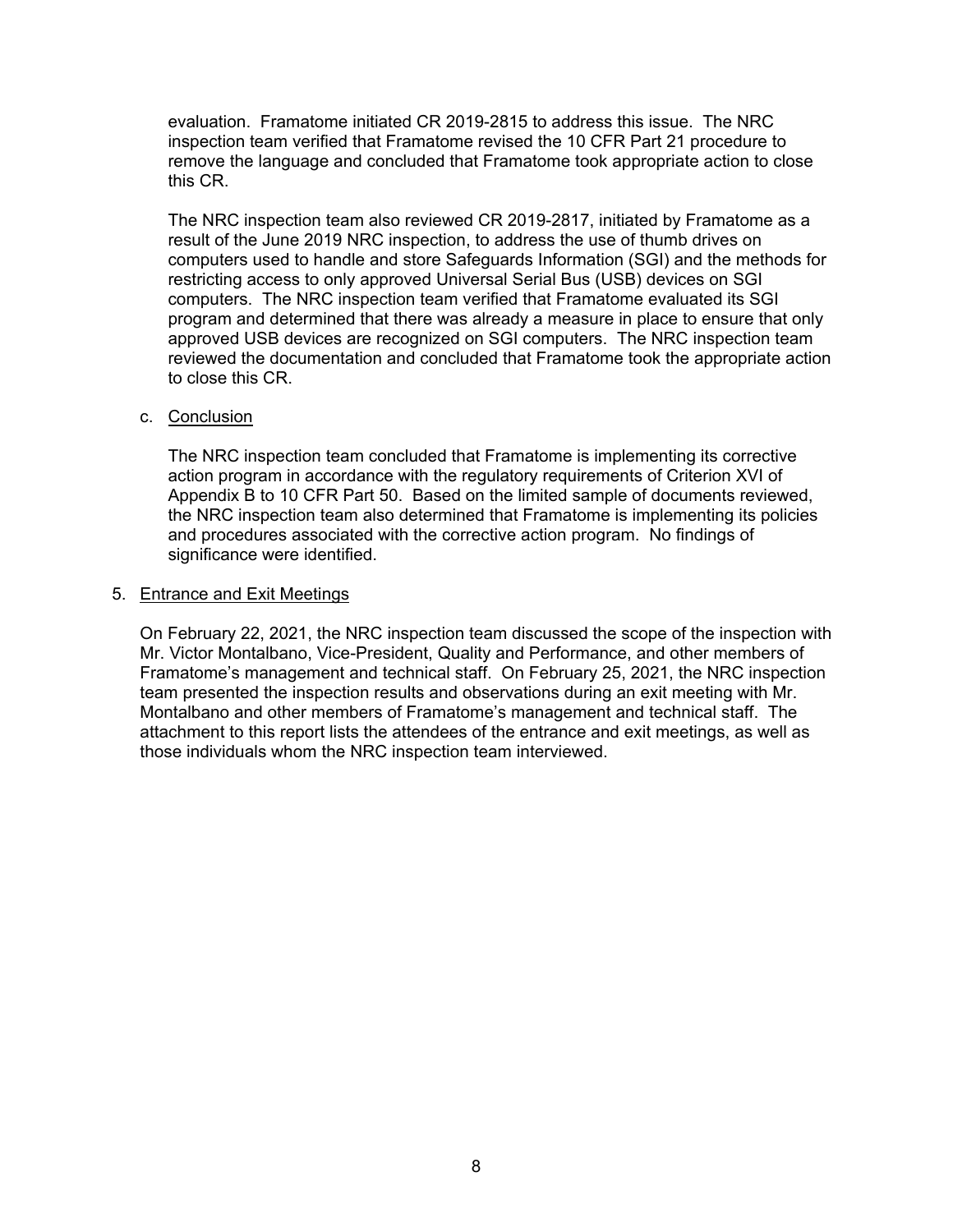# **ATTACHMENT**

# 1. ENTRANCE/EXIT MEETING ATTENDEES

| <b>Name</b>           | <b>Title</b>                                                                                                                                                | <b>Affiliation</b> | <b>Entrance</b> | <b>Exit</b> | <b>Interviewed</b> |
|-----------------------|-------------------------------------------------------------------------------------------------------------------------------------------------------------|--------------------|-----------------|-------------|--------------------|
| Victor Montalbano     | Vice-President,<br>Quality and<br>Performance                                                                                                               | Framatome          | X               | X           |                    |
| <b>Robert Freeman</b> | Vice-President,<br>Contracts and<br>Services, North<br>America, Fuel<br>Commercial and<br><b>Customer Center</b>                                            | Framatome          | X               |             |                    |
| Steven Lydzinski      | Vice-President, Fuel<br><b>Design Engineering</b><br>- North America                                                                                        | Framatome          | X               |             |                    |
| Mark Harvey           | Instrumentation and<br><b>Control Business</b><br>Unit (ICBU) North<br>America, Director of<br>Quality and<br>Independent<br>Validation and<br>Verification | Framatome          | X               |             |                    |
| Gayle Elliott         | Deputy Director,<br>Licensing and<br><b>Regulatory Affairs</b>                                                                                              | Framatome          | X               |             | X                  |
| Paul García           | Manager,<br>Management<br>System and<br>Continuous<br>Improvement<br>(MS&CI)                                                                                | Framatome          | X               | X           | X                  |
| <b>Brian Haibach</b>  | Manager, Fuel Core<br>Design and Safety<br>Analysis -<br><b>Pressurized Water</b><br>Reactor                                                                | Framatome          | X               |             | X                  |
| Pat McQuade           | Manager, Corrective<br>Action Program - US<br>Fuel                                                                                                          | Framatome          | X               | X           | X                  |
| Craig Chiodo          | Manager, Corrective<br>Action Program -<br><b>Installed Base</b>                                                                                            | Framatome          | X               | X           | X                  |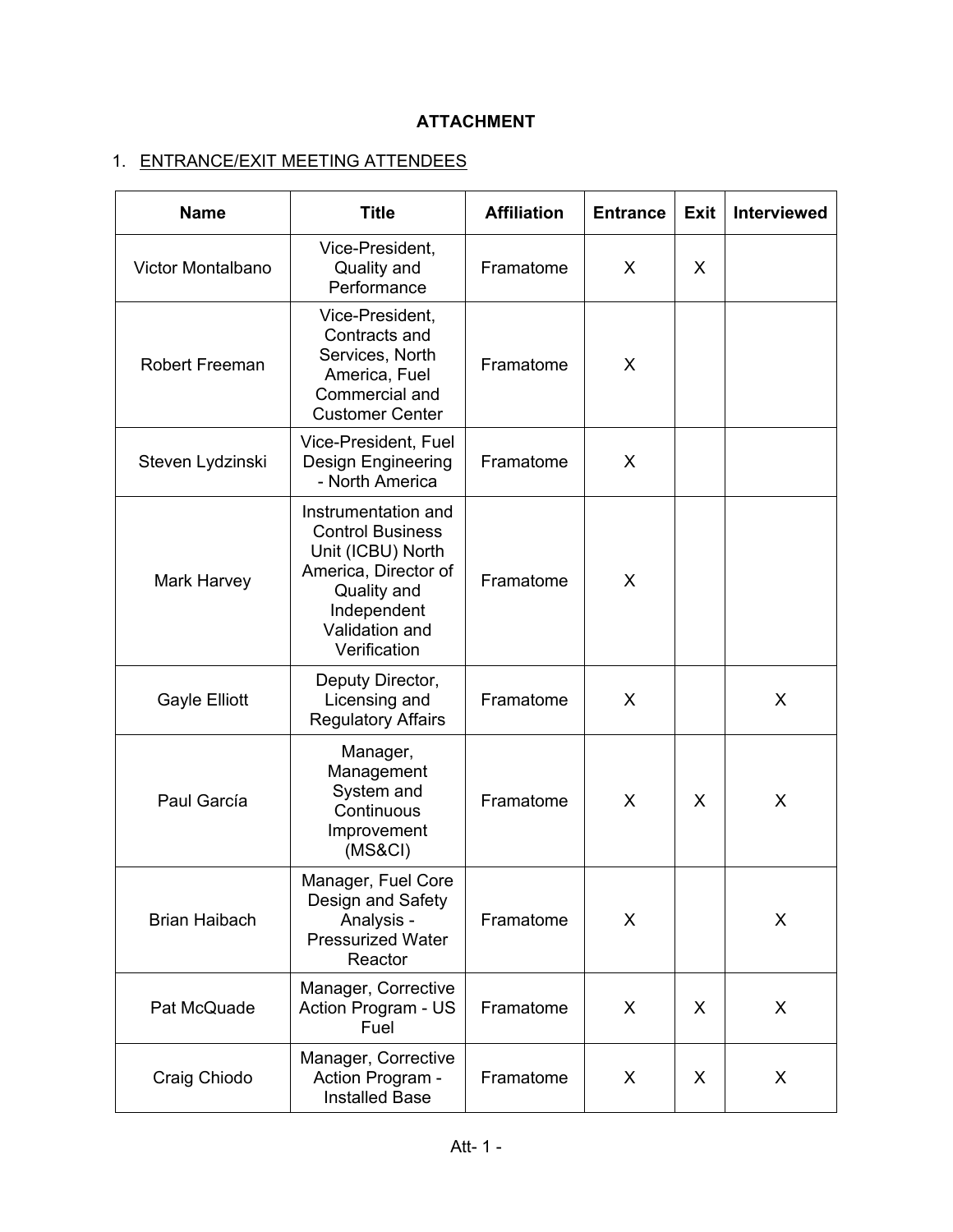| <b>Name</b>         | <b>Title</b>                                                                                                  | <b>Affiliation</b>                                  | <b>Entrance</b> | <b>Exit</b> | <b>Interviewed</b> |
|---------------------|---------------------------------------------------------------------------------------------------------------|-----------------------------------------------------|-----------------|-------------|--------------------|
| <b>Richie McKay</b> | <b>ICBU North</b><br>America, Manager,<br><b>Corrective Action</b><br>Program                                 | Framatome                                           | X.              | X           | X                  |
| Duane Newman        | Manager, Quality<br>Programs                                                                                  | Framatome                                           | $\sf X$         | X           | X                  |
| Charlie Holman      | <b>Operational Quality</b><br>Manager                                                                         | Framatome                                           |                 |             | X                  |
| <b>John Adams</b>   | Supervisor,<br>Westinghouse/<br>Combustion<br><b>Engineering Core</b><br><b>Thermal Hydraulics</b>            | Framatome                                           | X               | X           | X                  |
| Marc Dziuba         | Principal<br>Engineering, Fuel<br>Core Design and<br>Safety Analysis -<br><b>Pressurized Water</b><br>Reactor | Framatome                                           | X               | X           | X                  |
| Jerald Holm         | <b>Licensing Engineer</b>                                                                                     | Framatome                                           | $\mathsf{X}$    | X           | X                  |
| <b>Philip Opsal</b> | <b>Licensing Technical</b><br>Consultant                                                                      | Framatome                                           | X               | X           |                    |
| Yamir Diaz-Castillo | <b>Inspection Team</b><br>Leader                                                                              | <b>Nuclear</b><br>Regulatory<br>Commission<br>(NRC) | X               | X           |                    |
| <b>Yiu Law</b>      | Inspector                                                                                                     | <b>NRC</b>                                          | X.              | X           |                    |
| Joshua Kaizer       | <b>Technical Specialist</b>                                                                                   | NRC                                                 | X               | X           |                    |
| John Grasso         | <b>Technical Specialist</b>                                                                                   | <b>NRC</b>                                          | X               | X           |                    |
| Adam Rau            | <b>Technical Specialist</b>                                                                                   | <b>NRC</b>                                          | X               | X           |                    |
| Paul Prescott       | <b>Acting Branch Chief</b>                                                                                    | <b>NRC</b>                                          | X               | X           |                    |

# 2. INSPECTION PROCEDURES USED

- Inspection Procedure (IP) 36100, "Inspection of 10 CFR Part 21 and Programs for Reporting Defects and Noncompliance," dated May 16, 2019
- IP 43002, "Routine Inspections of Nuclear Vendors," dated January 27, 2017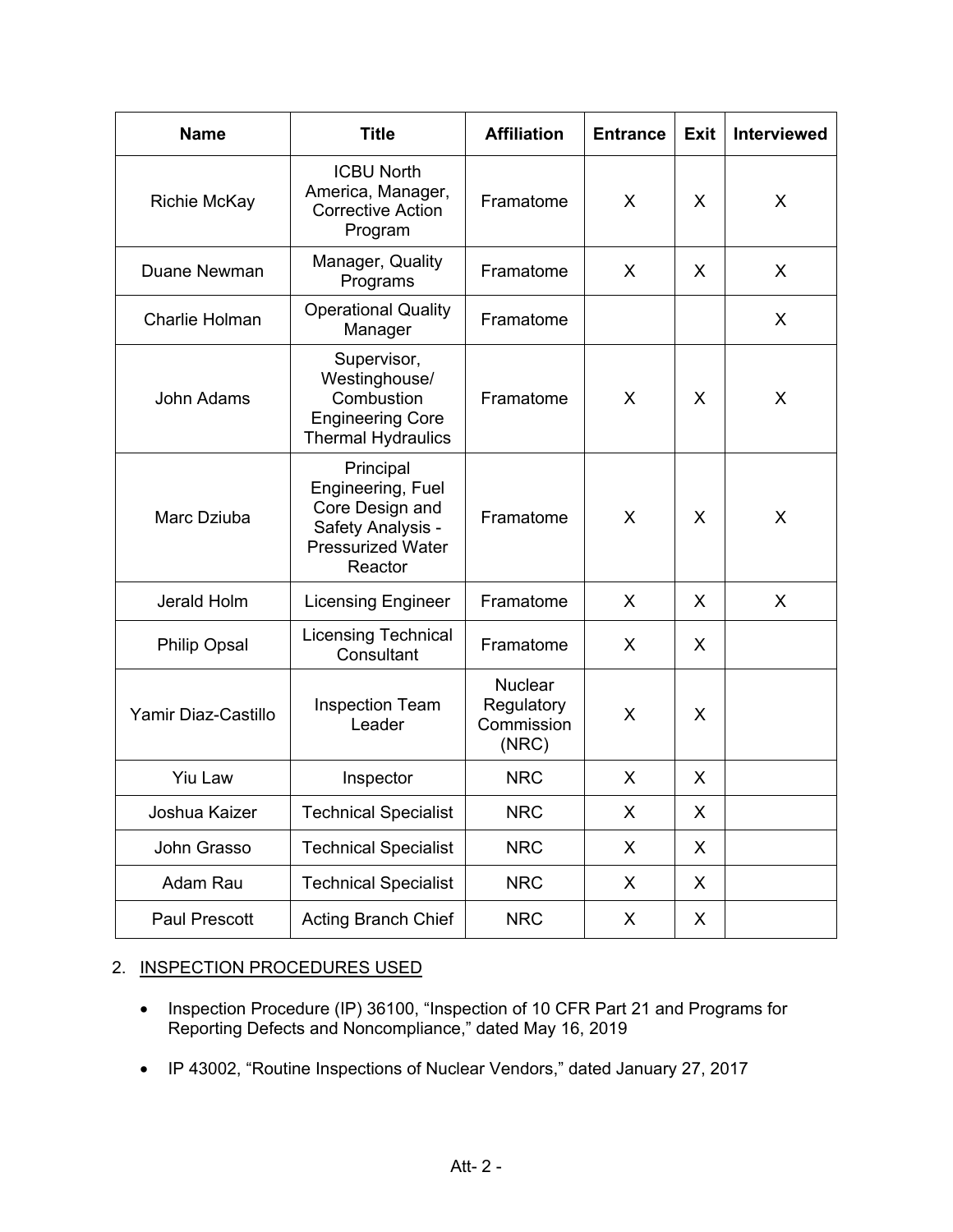- IP 43004, "Inspection of Commercial-Grade Dedication Programs," dated January 27, 2017
- 3. DOCUMENTS REVIEWED

#### Policies and Procedures

- Administrative Procedure No. 1707-01, "Implementation of 10 CFR 21," Revision 53, dated January 29, 2020
- Administrative Procedure No. 1719-23, "Qualification of Quality Assurance Audit Personnel," Revision 29, dated February 20, 2019
- Corporate Policy No. 0401, "Evaluation and Reporting per 10 CFR 21," Revision 25, dated July 31, 2018
- D02-ARV-01-101-817, "Framatome Integrated Management System Manual," Revision F, dated August 24, 2020
- Form No. 0412-75-F02, "CGD Statement of Acceptability for Calibration Services from an ISO/IEC 17025:2005 or ISO/IEC 17025:2017 Accredited Supplier," Revision 4, dated May 15, 2019
- Form No. 0412-75-F03, "CGD Statement of Acceptability for Laboratory Test Services from an ISO/IEC 17025:2005 or ISO/IEC 17025:2017 Accredited Supplier," Revision 2, dated May 15, 2019
- FS1-0022922, "Dedication Plan for Commercial Grade Calibration Services of M&TE," Revision 2, dated June 4, 2019
- FS1-0023122, "Commercial Grade Dedication Plan for Laboratory Testing Services," Revision 2, dated May 10, 2019
- Fuel Standard Operating Procedure (FSOP)-07, "Design Analysis," Revision 8, dated October 1, 2020
- FSOP-15, "Assessment of Suppliers," Revision 7, dated January 1, 2020
- Operating Instruction No. 2A826-1197, "Receiving Quality Related, Safety Related, and ASME Code Items for Contract/Inventory," Revision 34, dated January 29, 2021
- Procedure No. 0412-75, "Dedication of Commercial Grade Items and Services," Revision 20, dated December 4, 2019
- Procedure No. 1212-34, "Preparation of Safety Related Purchase Authorization Requests for Non-Inventory Items and/or Services," Revision 2, dated November 19, 2019
- Procedure No. 1212-35, "Quality Procurement Clauses," Revision 3, dated June 11, 2019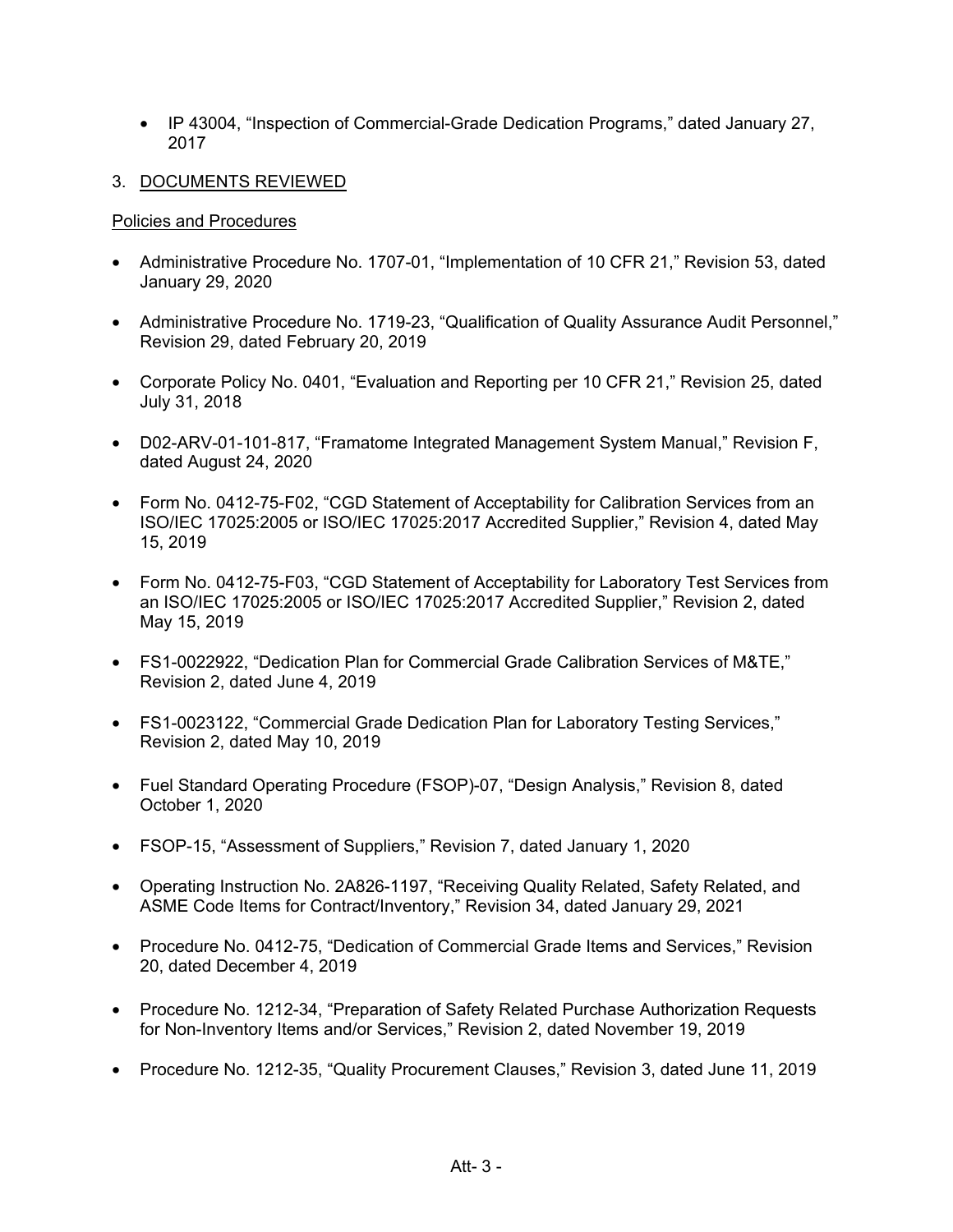- Procedure No. 1703-88, "US Fuel Corrective Action Program (Devonway ICAP)," Revision 1, dated March 3, 2020
- Procedure No. 1719-22, "Quality Assurance Audits and Commercial Grade Surveys of Suppliers," Revision 38, dated December 4, 2020
- Procedure No. 1719-39, "US Fuel Supplier Audits," Revision 10, dated February 3, 2020
- Procedure No. 1719-39, "US Fuel Supplier Audits," Revision 11, dated February 8, 2021
- Quality Assurance Procedure (QAP)-04, "Design Control," Revision 7, dated March 1, 2018
- QAP-06, "Purchasing," Revision 12, dated May 24, 2018
- QAP-13, "Control of Nonconforming Product and Corrective Action," Revision 12, dated February 3, 2020
- QAP-17, "Audits," Revision 8, dated January 31, 2020
- Quality Control-1466, "Us Fuel Supplier Selection/Qualification Process," Revision 11, dated January 31, 2020

## Design Control Records

- FS1-0037582, "Calc Design Limits for the Biasi CHF Correlation for HTP Bundles," Revision 2, dated November 10, 2020
- FS1-0040277, "Investigation on the Validity of Modified Barnett Applied to HTP Fuel," Revision 3, dated January 21, 2020
- FS1- FS1-0042425, "Biasi CHF Correlation Geometry Correction Factor," Revision 1, dated February 19, 2019
- FS1-0045036, "Millstone-Requested Information on the Biasi and Modified Barnett CHF Correlations," Revision 1, dated August 30, 2019
- FS1-0046225, "Evaluation of Subchannel Fluid Properties on the Biasi DNB Design Limit," Revision 2, dated February 24, 2020
- FS1-0010447, "PWR Engineering Guideline for Main Steam Line Break Thermal-Hydraulic Analysis," Revision 1, dated September 27, 2019
- Power Point presentation by Framatome on "Overview of Biasi and Modified Barnett", dated February 2021

Audit Reports, Calibration Certificates, Commercial-Grade Dedication of Calibration and Testing Services Documentation, and Purchase Orders

• Framatome's Fuel Approved Suppliers List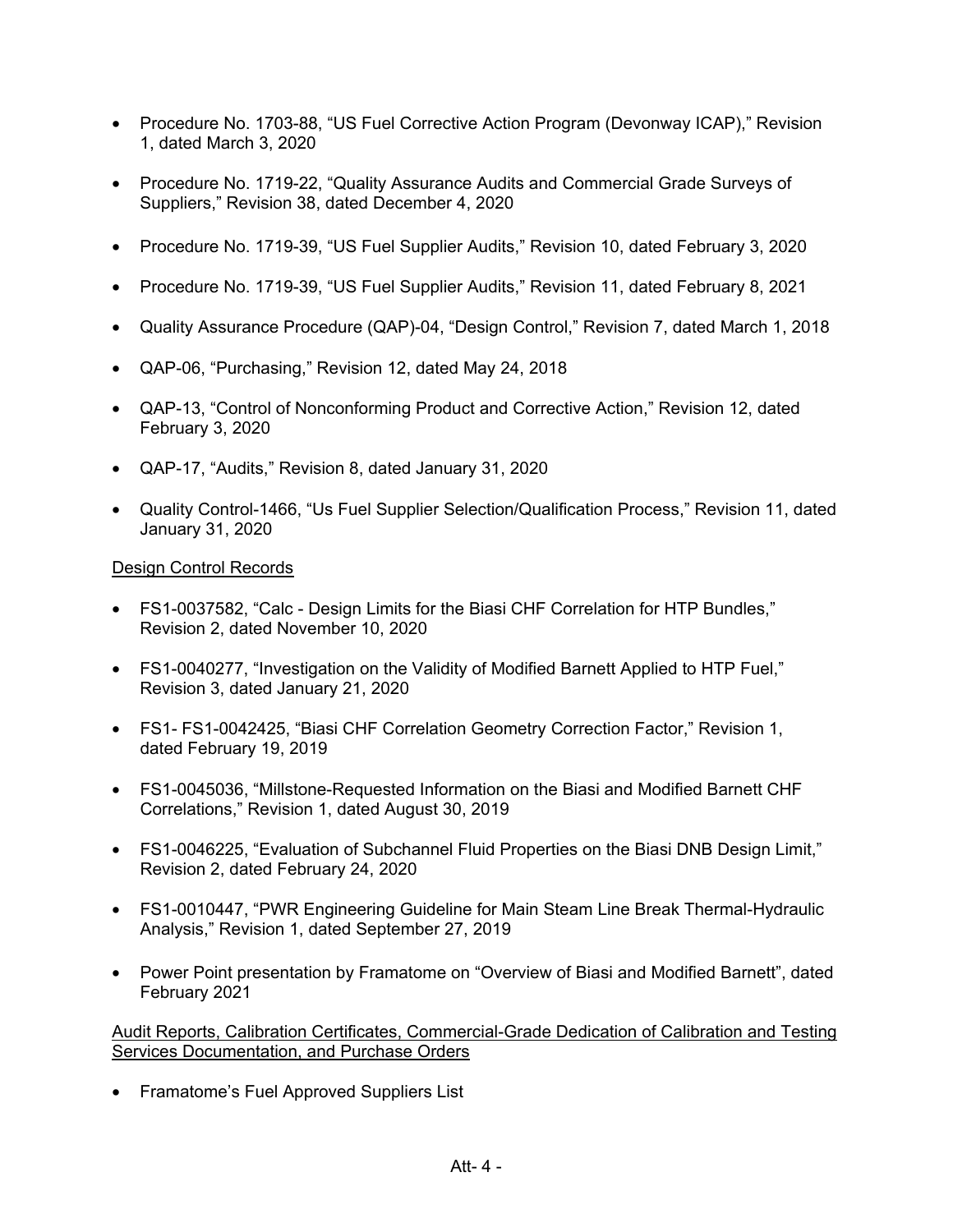- 9 Month Extension Review for a supplier of electric motors, generators, and refurbishment services, dated September 28, 2020
- Annual Supplier Evaluation Survey for a supplier of heat treatment, laser welding, cleaning, and liquid penetrant inspection services, dated November 30, 2020
- Annual Supplier Evaluation Survey for a supplier of heat treatment, and non-destructive testing services, dated February 8, 2021
- Annual Supplier Evaluation Survey for a Supplier of coil springs, dated November 30, 2020
- Accredited Supplier Acceptance Assessment No. 19-48 for a testing laboratory, dated May 30, 2019
- Accredited Supplier Acceptance Assessment No. 19-67 for a calibration laboratory, dated July 26, 2019
- Audit Report No. 18-71 for a supplier of testing services, audit performed September 11-13, 2018
- Audit Report No. 20-04 for a supplier of upper and lower absorbers, audit performed December 7-8, 2020
- Audit Report No. 19-91 for a supplier of testing services, audit performed on September 10- 13, 2019
- Audit Report No. 19-100 for a supplier of non-destructive testing services, audit performed on November 18-20, 2019
- Audit Report No. 20-05 for a supplier of castings, audit performed on August 11-13, 2020
- Audit Report No. 20-07 for a supplier of Inconel strip material, audit performed on October 13-16, 2020
- Audit Report No. 20-08 for a supplier of castings, audit performed on August 4-6, 2020
- Certificate of Calibration No. 1242019638877 for a coordinate measuring machine, dated December 4, 2019
- Certified Test Report No. AII075-17-12-46790-1 for chemical analysis of Gadolinia powder, dated December 18, 2017
- Commercial-Grade Dedication (CGD) Statement of Acceptability for Calibration Services from an ISO/IEC 17025:2005 or ISO/IEC 17025:2017 Accredited Supplier for calibration of gage No. 026-0001, dated December 6, 2019